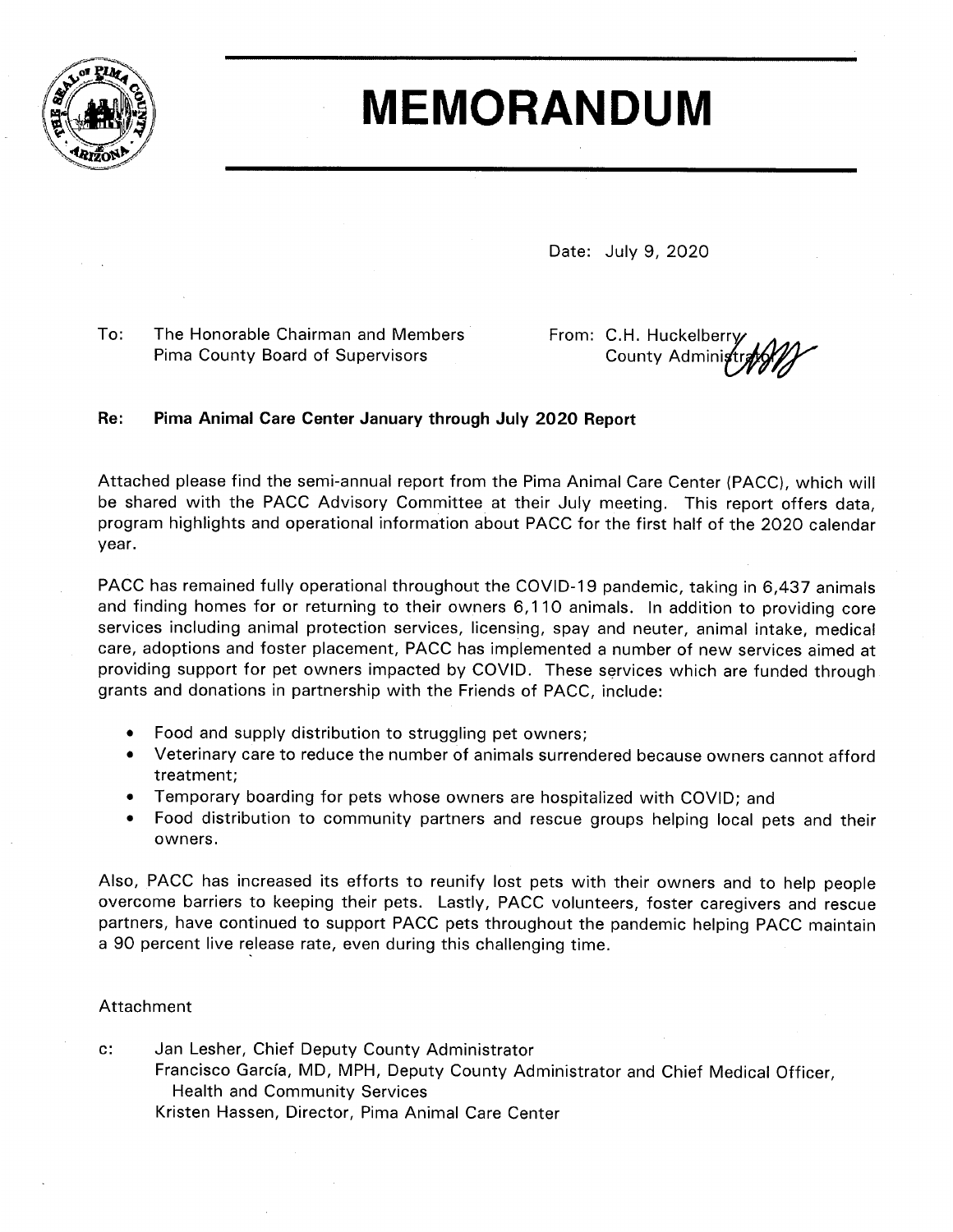## **Pima Animal Care Center January through June 2020 Six Month Report**

**Introduction:** 2020 has been an unprecedented year, due to the impacts of COVID-19 and PACC's need to modify operations. The following report offers information about PACC's data, programs and operations over the past six months.

**COVID-19:** On April 13, PACC shared a memorandum with the Board of Supervisors regarding modified operations due to the COVID-19 pandemic. That document explained the first phase of PACC operations during COVID, when PACC was trying to rapidly reduce the overall number of animals entering the facility to create a cushion of space to ensure there was adequate capacity for the number of animals who would be entering in the coming months.

[https://webcms.pima.gov/UserFiles/Servers/Server\\_6/File/Government/Administration/CHHmemosFor](https://webcms.pima.gov/UserFiles/Servers/Server_6/File/Government/Administration/CHHmemosFor%20Web/2020/April/Operations%20of%20Pima%20Animal%20Care%20Center%20During%20COVID-19%20Outbreak.pdf) [%20Web/2020/April/Operations%20of%20Pima%20Animal%20Care%20Center%20During%20COVID-](https://webcms.pima.gov/UserFiles/Servers/Server_6/File/Government/Administration/CHHmemosFor%20Web/2020/April/Operations%20of%20Pima%20Animal%20Care%20Center%20During%20COVID-19%20Outbreak.pdf)[19%20Outbreak.pdf](https://webcms.pima.gov/UserFiles/Servers/Server_6/File/Government/Administration/CHHmemosFor%20Web/2020/April/Operations%20of%20Pima%20Animal%20Care%20Center%20During%20COVID-19%20Outbreak.pdf)

While PACC has been open daily throughout the pandemic, we have gone through two, distinct stages of operations. In both stages, PACC has followed all recommendations of the Centers for Disease Control, the American Veterinary Medical Association (AVMA) and the National Animal Control Association (NACA) in regards to intake and operational recommendations.

- **Stage 1:** During Stage 1, PACC limited services to those that were most critical to maintaining the health and safety of animals as outlined in the guidelines from NACA: [https://www.nacanet.org/wp-content/uploads/2020/03/4.Essential-Animal-Services-During-](https://www.nacanet.org/wp-content/uploads/2020/03/4.Essential-Animal-Services-During-COVID-19.pdf)[COVID-19.pdf.](https://www.nacanet.org/wp-content/uploads/2020/03/4.Essential-Animal-Services-During-COVID-19.pdf)
- **Stage 2:** We are now in Stage 2 of COVID operations. This began at the conclusion of the stay-athome order and follows the guidelines outlined by NACA: [https://www.nacanet.org/wp](https://www.nacanet.org/wp-content/uploads/2020/05/NACA-Recommendations-for-Continued-Modified-Operations-Due-to-COVID-19.pdf)[content/uploads/2020/05/NACA-Recommendations-for-Continued-Modified-Operations-Due](https://www.nacanet.org/wp-content/uploads/2020/05/NACA-Recommendations-for-Continued-Modified-Operations-Due-to-COVID-19.pdf)[to-COVID-19.pdf.](https://www.nacanet.org/wp-content/uploads/2020/05/NACA-Recommendations-for-Continued-Modified-Operations-Due-to-COVID-19.pdf) At the beginning of Stage 2, PACC resumed services that had been put on hold during Stage 1, including spay and neuter of sheltered pets and distribution of food and supplies to vulnerable pet owners. Today, all non-emergency services are conducted by appointment only to reduce the risk of spreading COVID and PACC has increased services and support to help keep animals in their homes and communities. These services are outlined later in this report. Additionally, PACC is exploring ways to safely resume services that have been temporarily put on hold and not yet resumed to avoid encouraging people to gather in crowds. These include vaccine clinics, staff member trapping of community cats and microchip clinics.

**Safety Measures:** PACC has implemented numerous safety measures to protect the public and those working and volunteering in the shelter. These are in compliance with County-wide policies and include mandatory masks, mandatory temperature checks, and daily disinfecting of public spaces. Additionally, PACC staff and volunteers are on a split schedule, so half the team does not have contact with the other half, which is aimed at preventing a widespread COVID outbreak at PACC.

**Community Spay and Neuter:** PACC is continuing to provide free spay and neuter for more than 5,000 pets and community cats annually through partnerships with our contacted spay and neuter vendors which include Spay and Neuter Solutions, AWASA and Dr. Karter Neal. Though surgeries slowed during the initial weeks of COVID-19 when stay-at-home orders were in place, we expect all available spots for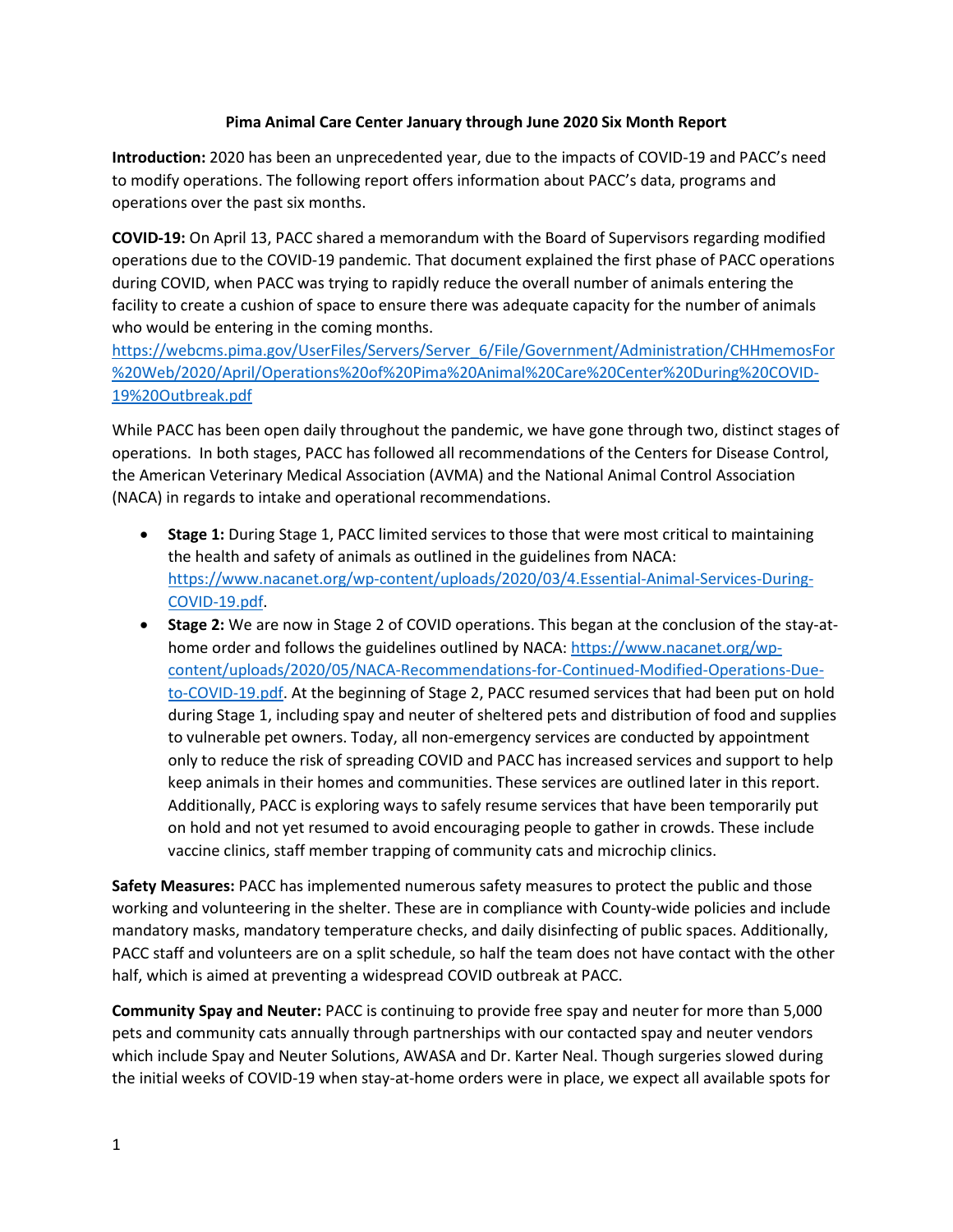this year will be utilized, with PACC continuing to fund the same number of surgeries as in previous years.

**Intakes:** PACC took in 6,437 pets so far this year, including 3,663 stray and lost animals and 1,865 pets surrendered by their owners. This is an average intake of 36 animals per day. In the same time period in 2019, PACC took in 8,797 animals. The reduction in intake has resulted from PACC's increased efforts to provide services and support to keep animals in their homes and neighborhoods. Additionally, we have been asking people who find healthy, friendly stray dogs to hold them and to file a found report, which has resulted in fewer stray dogs entering the facility. PACC is currently focusing on maintaining a slow and steady flow of animals in and out of the shelter, in order to maintain safe physical distancing, reduce human-to-human contact and conduct all non-emergency services by appointment.

**Outcomes:** PACC has successfully placed 6,110 animals so far this year, compared to 7,498 in the same time period in 2019. 3,736 pets have been adopted; 1,136 have been returned to their owners; 1,127 have been transferred to a rescue group, and 359 have been euthanized. PACC has maintained a live release rate of 90% throughout 2020.

**Daily Census:** This year, PACC has regularly housed 150 to 200 pets on site between April and June. Currently, PACC is housing 217 dogs, 63 cats and 37 birds. Intake is expected to rise sharply in July, due to fireworks and the impacts of monsoon season. PACC has been housing between 700 and 1,000 pets in foster homes during the same time period. The current foster census is 328 dogs and 259 cats and kittens.

**Animal Protection Services (APS):** Animal Protection Officers have responded to 9,812 calls for service, including 1,359 leash law violations, 3,403 stray animal complaints, 596 law enforcement assistant calls, 709 cruelty and neglect investigations, and 699 bite reports. In the same time period in 2019, APS responded to 10,399 calls for assistance. There has been no increase in bite reports, deceased animal pick-ups, leash law violations, or stray roaming complaints this year compared to last year. The small reduction in calls to APS is likely due to the fact that more people have been at home with their animals, more of the time.

- PACC APS Officers implemented a program to assist people who are positive for COVID. Officers pick up and provide boarding for up to 30 days for people with COVID who are hospitalized or at risk of needing to be hospitalized. Additional expenses incurred due to COVID-19 and/or the Bighorn Fire are not paid from the General Fund but are charged to the appropriate federal emergency relief program or grant.
- Officers are providing fencing supplies to dog owners to help prevent stray roaming.
- Big Horn Fire: APS officers worked in collaboration with the Pima County Sherriff's Department and other County agencies to evacuate animals and provide boarding for up to 30 days at PACC.
- Officers have impounded two, large dog hoarding cases. One case involved 44 terrier-type dogs and one is currently under investigation.
- Officers have been providing additional support to the community during the pandemic, including back packs of pet food and other items supplied by Greater Good to vulnerable people in the community; transporting pets for medical services when owners were unable to transport, and transporting lost pets home.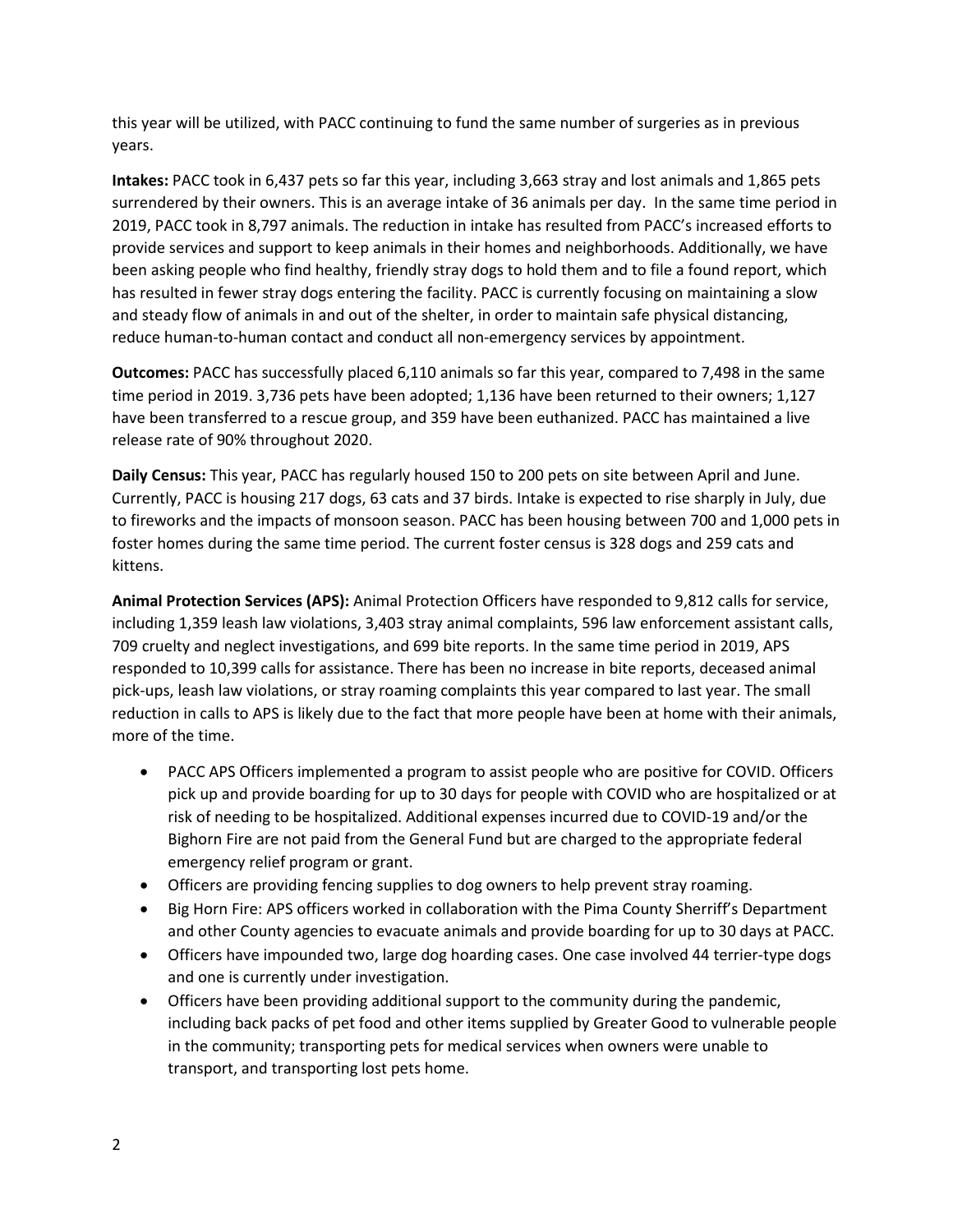**Public Safety:** On May 22, PACC presented a comprehensive safety report to the County Administrator who shared it with the Pima County Board of Supervisors.

[https://webcms.pima.gov/UserFiles/Servers/Server\\_6/File/Government/Administration/CHHmemosFor](https://webcms.pima.gov/UserFiles/Servers/Server_6/File/Government/Administration/CHHmemosFor%20Web/2020/May/2019%20Pima%20Animal%20Care%20Center%20-%20Safety%20Report.pdf) [%20Web/2020/May/2019%20Pima%20Animal%20Care%20Center%20-%20Safety%20Report.pdf](https://webcms.pima.gov/UserFiles/Servers/Server_6/File/Government/Administration/CHHmemosFor%20Web/2020/May/2019%20Pima%20Animal%20Care%20Center%20-%20Safety%20Report.pdf)

**Lost and Found:** So far in 2020, there have been 1,755 lost reports filed and 1,134 found reports, compared to 2019 when 1,537 lost reports were filed and 660 found reports were filed. This increase is due to the fact that PACC now has a dedicated lost and found specialist and the admissions staff are trained to help people file lost and found reports. Additionally, since the beginning of COVID, we have been asking the public to hold friendly, healthy found dogs and file a found report to give us time to help get the dog home instead of just bringing it directly to the shelter.

- PACC purchased 20 microchip scanners to distribute to local fire departments, libraries and other public agencies who are willing to serve as microchip scanning centers for found pets. PACC is currently exploring how to safely resume drive-through microchip clinics. This effort to increase microchipping as well as partnering with organizations to create easier access to scanning lost pets, will have long term impacts on reducing the number of animals in our community that are lost and not reclaimed.
- PACC now posts found animals on Lost and Found social media sites as well as on PACC's Facebook, helping to increase the percentage of lost pets who are returned home.

**Hoarding Task Force:** In February, PACC worked with the Pima County Department of Health to hold two stakeholder meetings about starting a new Hoarding Intervention Taskforce in the community. The meetings were attended by over 40 stakeholders in the community. They were a combination of members of the public concerned about hoarding as well as representatives from human and social service agencies who wanted to work with PACC and the Department of Health on this topic. Development of the Hoarding Intervention Taskforce was temporarily put on hold due to COVID but PACC is planning for future meetings. Learn more about this initiative here: [https://tucson.com/news/local/new-pima-county-task-force-will-look-for-ways-to-curb-animal](https://tucson.com/news/local/new-pima-county-task-force-will-look-for-ways-to-curb-animal-hoarding-support-struggling/article_b5975840-7449-5b76-8e94-558f776d3383.html)[hoarding-support-struggling/article\\_b5975840-7449-5b76-8e94-558f776d3383.html](https://tucson.com/news/local/new-pima-county-task-force-will-look-for-ways-to-curb-animal-hoarding-support-struggling/article_b5975840-7449-5b76-8e94-558f776d3383.html)

**Veterinary Services:** So far this year, veterinarians have performed 431 lifesaving and routine surgeries and 2,811 spay and neuter surgeries, compared to 2019, when they completed 390 lifesaving and routine surgeries and 3,662 spay and neuter surgeries. Lifesaving and routine surgeries include bone repair, eye enucleation, foreign body surgery, tumor removal and other surgeries performed by PACC vets that are necessary to the health and wellbeing of sheltered pets.

- The PACC clinic implemented telemedicine for foster care appointments, to reduce human-tohuman contact and to allow fosters to be served at home.
- Starting in mid-April, the Clinic initiated a grant-funded program providing medical care to owned pets of households suffering economic hardship as a result of COVID. Outreach clinics were carefully run out of an isolated area of the shelter where patrons could observed medical care of their pets from a separate room. These clinics have thus far provided medical care to 315 owned pets, with a combined value of care equaling \$74,366. Requests for care came from all over PACC's jurisdictions.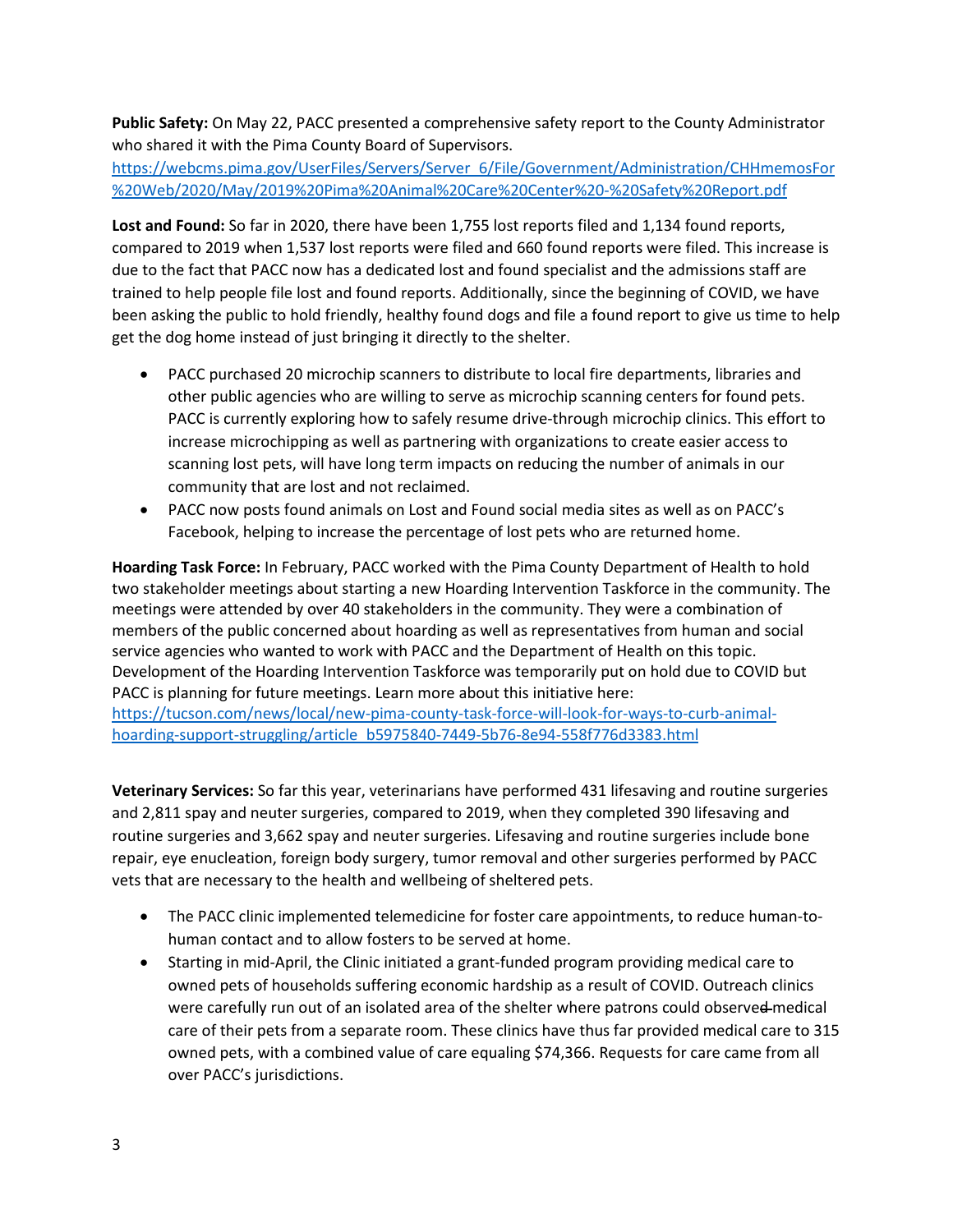• PACC is in the planning stages to conduct a services clinic in Ajo, where residents are less able to access the services available at PACC. This clinic is being tentatively planned for early August.

**Media and Communications:** PACC has provided weekly news and information to the public, including the services PACC is providing, the grants PACC has received to provide support to pet owners, and advice and guidance for pet owners.

- [Hidden Gem Sale a big hit](https://webcms.pima.gov/cms/One.aspx?portalId=169&pageId=524991)
- National Kitten Coalition gave staff and volunteers [neonatal kitten care](https://webcms.pima.gov/cms/One.aspx?portalId=169&pageId=526066) training
- Michele Figuero[a spent a week in a kennel](https://webcms.pima.gov/cms/One.aspx?portalId=169&pageId=528129) giving us much needed insight and helped get longest stay dog, Tessa, adopted.
- GreaterGood.org helped us team up with Wings of Rescue to hel[p transfer pets via flight out of](https://webcms.pima.gov/cms/One.aspx?portalId=169&pageId=529894)  [state](https://webcms.pima.gov/cms/One.aspx?portalId=169&pageId=529894)
- The [Hoarding Task Force](https://webcms.pima.gov/cms/One.aspx?portalId=169&pageId=531227) was created
- PACC offers [7 ways to help during pandemic](https://webcms.pima.gov/cms/One.aspx?portalId=169&pageId=537818)
- Shelters urge pet owners to make [plan for pets due to pandemic](https://webcms.pima.gov/cms/One.aspx?portalId=169&pageId=541350)
- PACC gets grants to help with [medical care for pets of owners struggling due to COVID-19](https://webcms.pima.gov/cms/One.aspx?portalId=169&pageId=571615)
- Shelter hands ou[t food to pets of owners struggling due to COVID-19](https://webcms.pima.gov/cms/One.aspx?portalId=169&pageId=572515)
- Petco gives us [matching grant](https://webcms.pima.gov/cms/One.aspx?portalId=169&pageId=576083)
- [Keep pets cool](https://webcms.pima.gov/cms/One.aspx?portalId=169&pageId=579860) this summer
- Shelter houses pets [evacuated due to Bighorn Fire](https://webcms.pima.gov/cms/One.aspx?portalId=169&pageId=582546)
- PACC joins shelters for [Human Animal Support Services](https://webcms.pima.gov/cms/One.aspx?portalId=169&pageId=583676)
- Shelter gets \$150,000 t[o create Community Resource Center](https://webcms.pima.gov/cms/One.aspx?portalId=169&pageId=587123)

**Volunteer Program:** Volunteers have been considered 'essential' to operations and have been serving at PACC throughout the pandemic, though volunteers in high risk groups have been encouraged to stay home, and most have chosen to do so.

- Volunteers, like staff, are split into two teams, on each side of the week.
- 190 people have volunteered during COVID-19, a sharp reduction from the usual volunteer numbers.
- PACC has established weekly, virtual volunteer meetings to share information, discuss challenges and receive feedback. Approximately 50 volunteers attend most of these meetings.
- PACC leadership staff send regular written updates to volunteers with the latest news and information about PACC operating status, key challenges, needs and other important developments.
- PACC is currently in the planning stages to onboard and train new volunteers while maintaining safe physical distancing.
- PACC has five, new opportunities for volunteers, most of which allow volunteers to function from home. These include rehoming specialist, outreach support specialist, lost and found pets specialist and post adoption/post foster support volunteers.
- PACC is in the process of purchasing a web-based version of the shelter software system to enable volunteers to assist from home.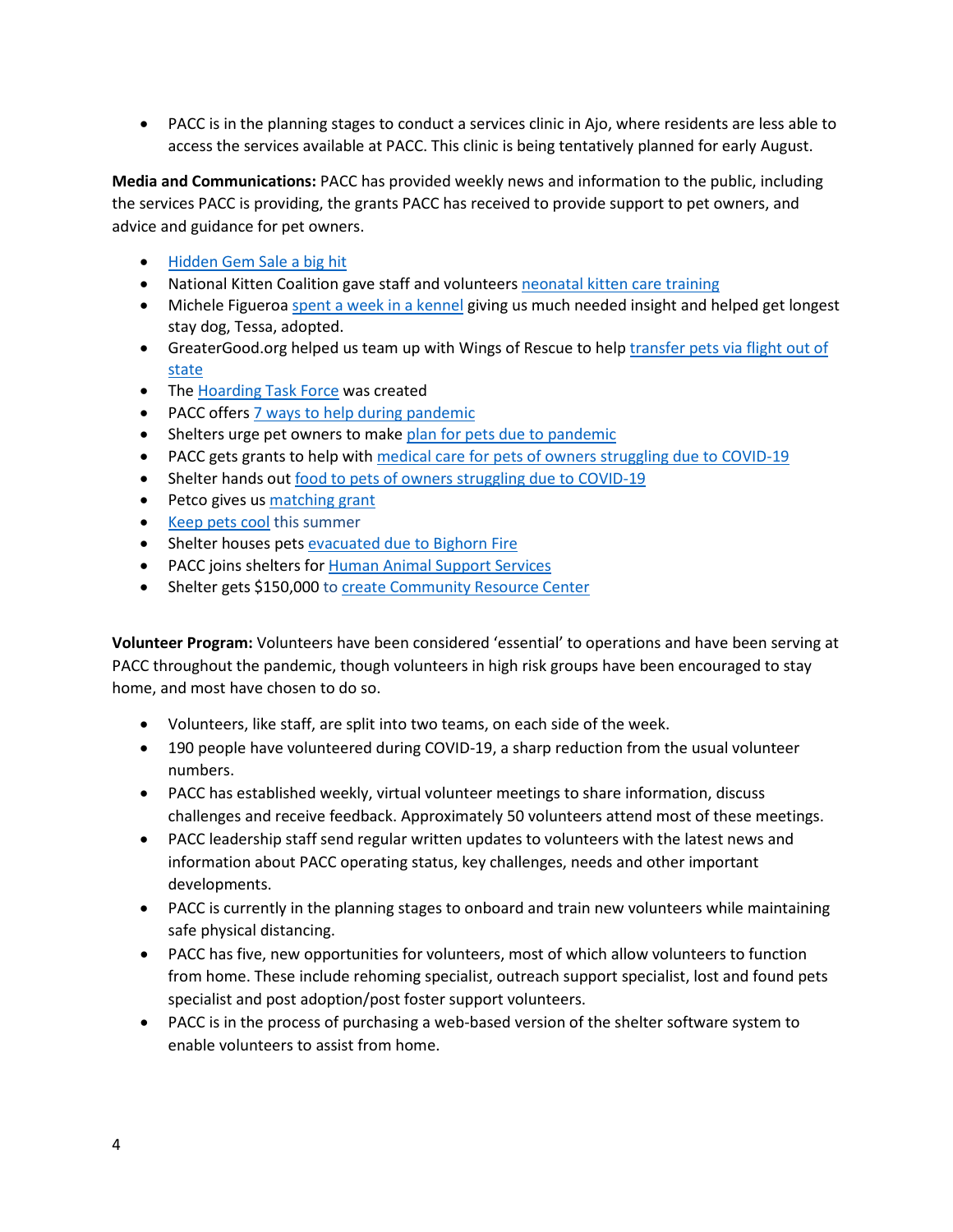• Several of the volunteer programs have been very active during the pandemic. These include the PACC Pals program to adopt bonded pairs of animals and the TOP Dogs program to help dogs at risk of behavioral decline.

**Foster:** PACC has placed 2,026 animals in foster care this year, in comparison to 2,580 in 2019.

- 25 hospice pets, 149 puppies, 377 kittens and 154 medical dogs went to foster homes.
- 370 adult dogs and 222 cats went to foster homes.
- PACC hosted the first online Maddie's Fund Dog Foster Apprenticeship via Zoom.
- Lost and Found and Foster teamed up to pilot the intake-to-foster program. Three dogs have been placed so far, 2 of which who have now been adopted. [https://www.kold.com/2020/06/30/pacc-needs-foster-pet-families-new-community-resource](https://www.kold.com/2020/06/30/pacc-needs-foster-pet-families-new-community-resource-center/)[center/](https://www.kold.com/2020/06/30/pacc-needs-foster-pet-families-new-community-resource-center/)
- PACC partnered with University of Arizona behavior students who evaluated five different foster dogs and created custom training plans for their foster caregivers.
- Arizona State Parks gave foster caregivers free hiking passes in February to take foster dogs hiking at Catalina State Park.
- Foster caregiver Liz Johnson was recognized as a 2020 foster hero by The Petco Foundation: [https://www.tucsonweekly.com/TheRange/archives/2020/06/19/pacc-foster-volunteer-liz](https://www.tucsonweekly.com/TheRange/archives/2020/06/19/pacc-foster-volunteer-liz-johnson-recognized-as-one-of-22-national-foster-heroes)[johnson-recognized-as-one-of-22-national-foster-heroes](https://www.tucsonweekly.com/TheRange/archives/2020/06/19/pacc-foster-volunteer-liz-johnson-recognized-as-one-of-22-national-foster-heroes)
- PACC's Adult Dog Foster Coordinator cohosted a Maddie's Fund webcast: [https://www.maddiesfund.org/empowering-fosters-to-help-market-pets-from-foster](https://www.maddiesfund.org/empowering-fosters-to-help-market-pets-from-foster-care.htm?p=0EECED7D-7E3F-4ECB-A2D8-CD9099F21539)[care.htm?p=0EECED7D-7E3F-4ECB-A2D8-CD9099F21539.](https://www.maddiesfund.org/empowering-fosters-to-help-market-pets-from-foster-care.htm?p=0EECED7D-7E3F-4ECB-A2D8-CD9099F21539)
- PACC sent out the annual foster caregiver feedback survey to every person who fostered between now and June of 2019 and responses are overwhelmingly more positive than last year's survey. Last year, 204 fosters completed the survey and 27.5% rated their foster experience a "10 out of 10." This year, 272 fosters completed the survey and 46.3% rated their foster experience a "10 out of 10."

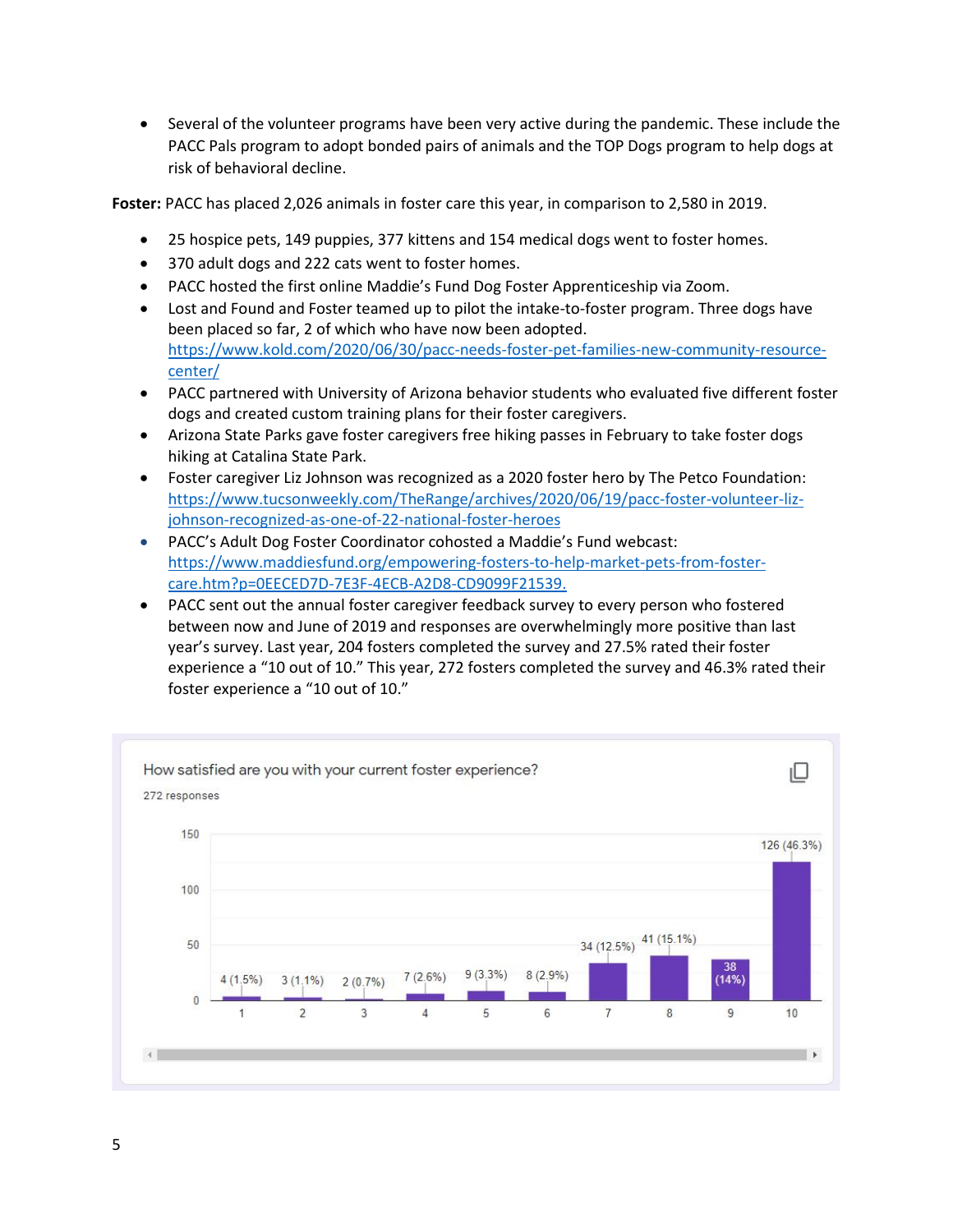**Licensing:** PACC has licensed 47,125 dogs in 2020, compared to 49,855 in 2019. The likely reason for this decrease is due to COVID, all licensing services are done remotely through the website or telephone. PACC anticipates offering in-person licensing once it is again safe to do so.

**Pet Support Center:** PACC has received an average of 3,000 calls per month from people who need assistance to keep their pet, are seeking to rehome their pet, or who need information or guidance. The Friends of PACC Keeping Families Together fund provided support for 59 owners to keep their pets, but the program funding was utilized and the Friends are currently working to raise more funds to support these efforts.

- The Pet Support Center developed a self-rehoming guide to help pet owners to safely rehome their pets.
- PACC implemented a pet support survey which helps assess pet owners' needs and connects them to the services offered by the PSS.
- The Pet Support Center is developing a case management model to engage every pet and person, to assess need, criticality, and the possible pathways of support for human-animal family units.
- PACC is providing boarding vouchers and boarding assistance to pet owners who face eviction due to financial impacts of COVID-19.

**Grants and Donations to PACC:** PACC has received \$255,979 in donations so far in 2020, compared to \$194,742 in 2019.

**Friends of PACC:** PACC's fundraising partner has worked diligently throughout the pandemic to ensure that all pets at Pima Animal Care Center receive the care and resources needed to find new homes. Fundraising efforts have pivoted to meet the evolving needs of the shelter and the community. Expansions to the Keeping Families Together fund, Pup in Boots project, and the administration of thousands of dollars in grants and individual gifts, have all allowed Friends of PACC to provide the shelter life-saving support through these challenging times.

- Friends of PACC and PACC awarded multiple, in-kind donations from GreaterGood.org including thousands of pounds in pet food and supplies for foster families and local families in need impacted by COVID-19.
- AZ Gives Day was a huge success and brought in enough funds for the purchase of an ultrasound machine and training for the PACC clinic.
- Friends of PACC is signed up for the 2020 El Tour to take place 11/21/20. Learn more at [friendsofpacc.org/ridewiththepacc](http://friendsofpacc.org/ridewiththepacc)
- Hired a cat care technician to support cats transitioning from the clinic to the adoption floor.
- Raised more than \$25,000 for PACC to receive a matching grant (total award of \$50,000 from the Petco Foundation.
- Sent Dr. Wayt to orthopedic surgery training and thanks to generous donors, equipment has been purchased to treat more pets at the PACC clinic.
- Awarded a \$150,000 grant from the Spring Point Partners to support PACC's evolution into a foster-centric, community resource center.
- Awarded a \$5,000 grant from GreaterGood.org to support locally owned pets with medical needs whose families are impacted by COVID-19.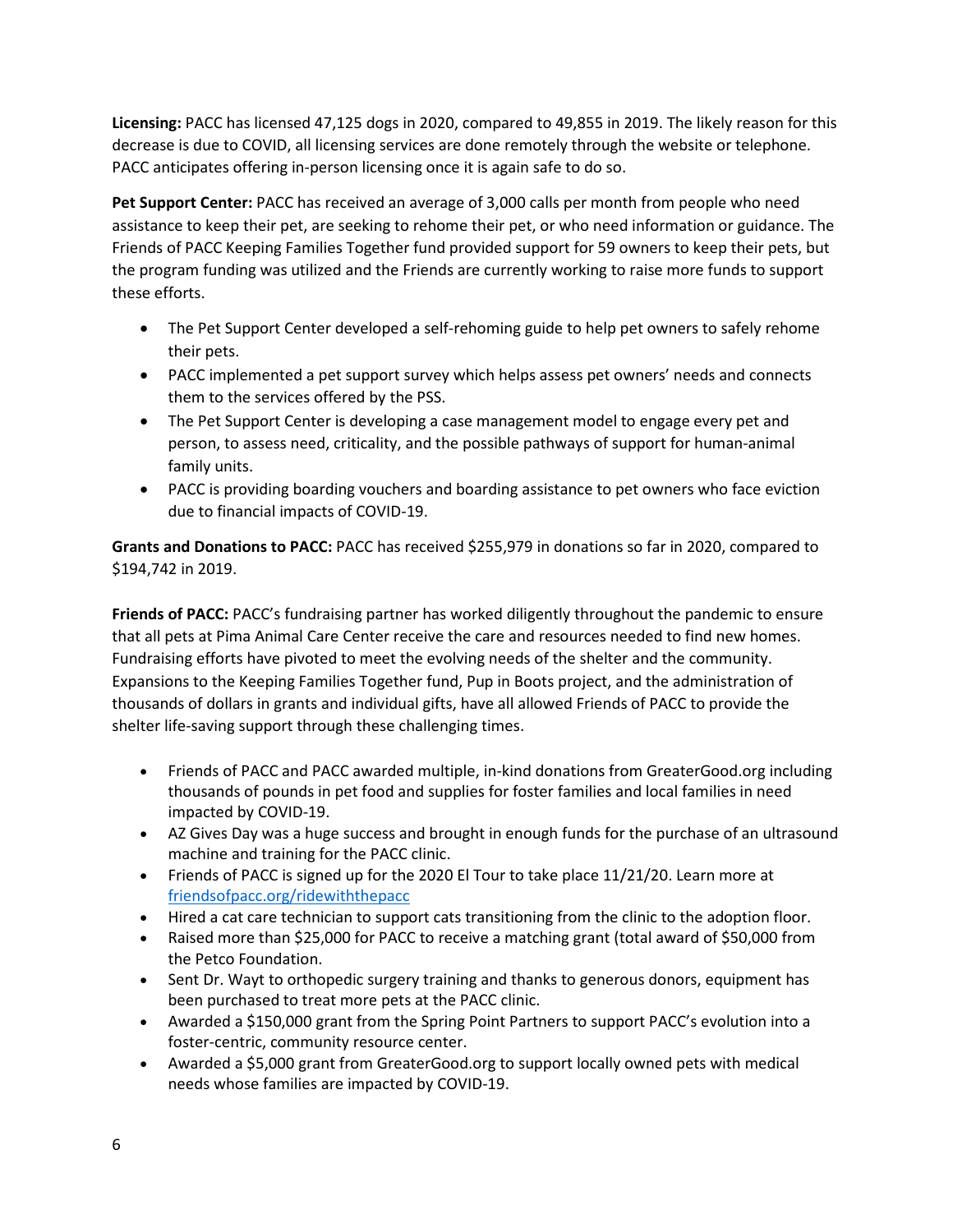- Awarded \$5,000 grant from the Rachel Ray Save them All Covid grant to be spent on medical supplies to support Community Outreach.
- Awarded \$10,000 grant from The Banfield Foundation to support the community's pet medical needs.
- Awarded a \$10,000 grant from GreaterGood.org to support and care for neonatal kittens.
- Awarded a \$7,500 grant from the Community Foundation for Southern Arizona to support pets and families impacted by COVID-19 and in need of temporary pet boarding.
- Awarded \$5,000 grant from the Arizona Community Foundation to support the Keeping Families Together project.
- Awarded \$30,000 from the Humane Society of the United States to support community pets and families via outreach and spay/neuter support.
- Awarded \$10,000 from GreaterGood.org to care for pets displaced by the Bighorn Wildfire.
- Awarded \$5,000 from Pedigree for disaster relief related to the Bighorn Wildfire.

**GreaterGood.org Food Distribution to Partner Groups:** PACC was selected to be a distribution hub for Greater Good to get food and supplies to the community quickly in the places where they are most needed. So far, PACC has distributed 281,000 dog meals, 3,131 cat meals and 1,145 pet supplies to more than a dozen partners, including Cody's Friends Charity, the Humane Society of Southern Arizona, Cherished Tails Rescue, the South Tucson Fire Department, Sunnyside School District, Avila Children's Services, and directly to Ajo and the City of South Tucson.

**PACC Food Distribution to Individuals:** Throughout the pandemic, PACC has held food and supply distribution events at PACC and in the community for people who are struggling financially due to impacts from COVID or other challenges. PACC has served 713 families through this program, distributing 74,594 meals and other supplies to vulnerable pet owners. This program is funded through the Friends of PACC and food is provided by local donors and by Greater Good. The sites where PACC has distributed meals are Primavera Foundation, Gospel Rescue Mission, Santa Rita Park, Armory Park, Flowing Wells Assembly of God and others. PACC has also handed out 83 Go Bags full of food and supplies to people experiencing homelessness. PACC requested donations of one-gallon bags for food and received 8,300 bags, or 105 boxes!

**Human Animal Support Services (HASS):** PACC has been selected as one of 12 pilot shelters for the HASS model programs. This model aims to increase services and support to help keep pets in their homes and communities. To learn more, visit [www.humananimalsupportservices.org.](http://www.humananimalsupportservices.org/) This project is supported by a number of grant funding organizations including Maddie's Fund, Pedigree Foundation, Petfinder, Michelson Found Animals Foundation and South Fork Foundation. The other shelters piloting these programs include Humane Rescue Alliance in Washington, DC, San Diego Humane Society, Lifeline Animal Project in Atlanta, Georgia, Oakland Animal Services in Oakland, CA, Dallas Animal Services, El Paso Animal Services, and Kansas City Pet Project. Some of the programs and innovations PACC is implementing include:

- Lost dog reunification support: Immediate help and guidance for lost dog finders to get dogs home quickly and easily
- Owned pet supported self-rehoming: For pet owners who are unable to keep their animals, PACC will assist them with rehoming, including providing spay and neuter vouchers and adoption counseling support. PACC is preparing to utilize existing technology platforms including Rehome and Home to Home to support these efforts.